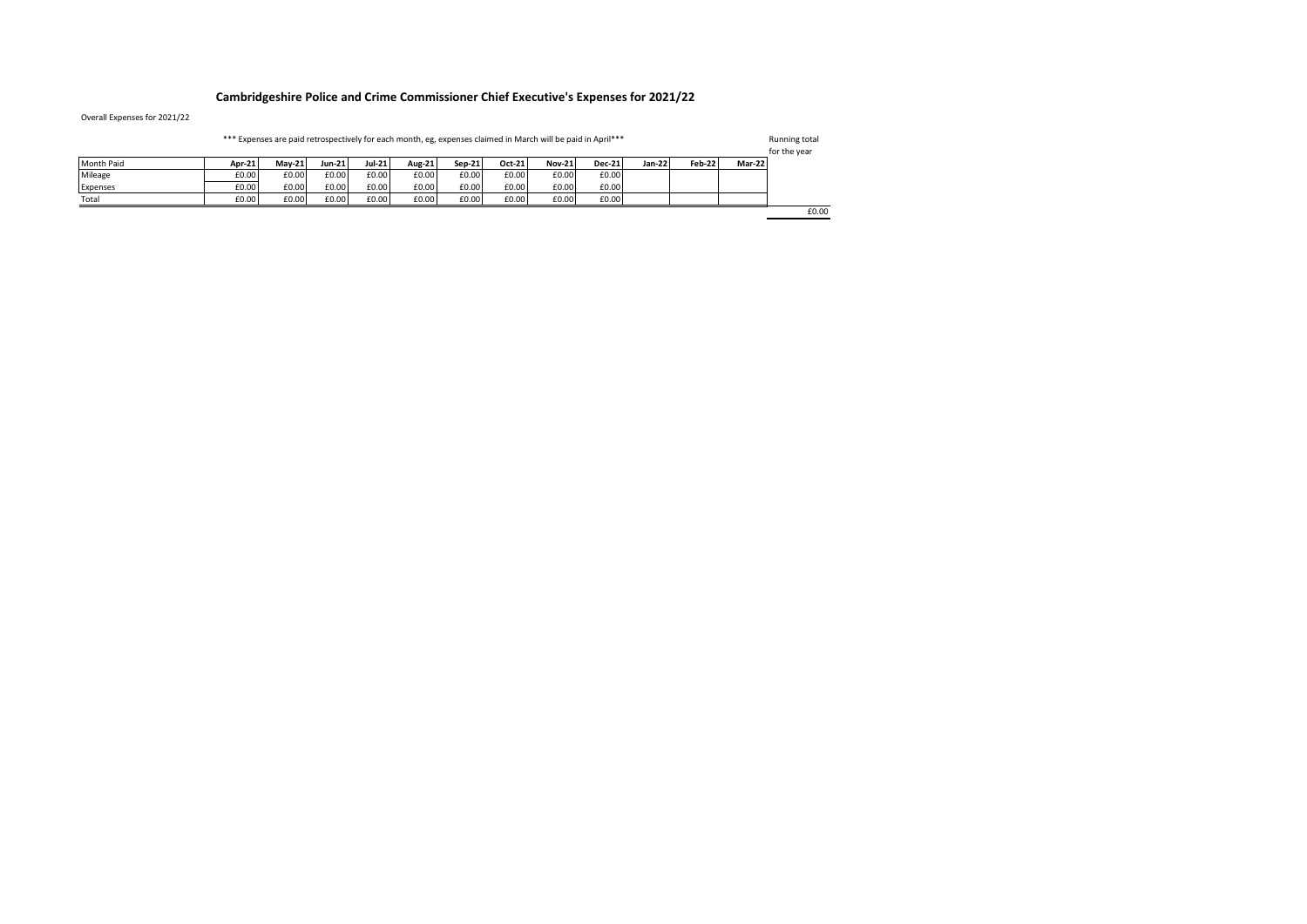|      |                                                                                                                      |                                                                                                                 | Column       | Column      |
|------|----------------------------------------------------------------------------------------------------------------------|-----------------------------------------------------------------------------------------------------------------|--------------|-------------|
|      |                                                                                                                      |                                                                                                                 | A            | B           |
|      | If your journey<br>start/finish point is at<br>home, show below<br>the number of miles<br>NOT claimed for<br>payment | <b>Official Mileage</b><br>Claimed for<br>Payment (Mileage<br>paid at 45p per<br>mile)                          |              |             |
|      |                                                                                                                      | Normal commuting journey from Home to Office, Huntingdon (PE29 6NP) (normal place of duty) is 20 miles each way |              |             |
| Date | Starting/Finish Point and Places Visited                                                                             | Reason                                                                                                          |              |             |
|      |                                                                                                                      | Mileage Expenses Paid - DECEMBER 2021                                                                           |              |             |
|      | No mileage claim made                                                                                                |                                                                                                                 |              |             |
|      |                                                                                                                      |                                                                                                                 |              |             |
|      |                                                                                                                      | <b>Total Miles</b>                                                                                              | $\mathsf 0$  | $\mathbf 0$ |
|      |                                                                                                                      | <b>Total Paid</b>                                                                                               |              | £0.00       |
|      |                                                                                                                      | Mileage Expenses Paid - NOVEMBER 2021                                                                           |              |             |
|      | No mileage claim made                                                                                                |                                                                                                                 |              |             |
|      |                                                                                                                      | <b>Total Miles</b>                                                                                              | $\pmb{0}$    | $\mathbf 0$ |
|      |                                                                                                                      | <b>Total Paid</b>                                                                                               |              | £0.00       |
|      |                                                                                                                      | Mileage Expenses Paid - OCTOBER 2021                                                                            |              |             |
|      |                                                                                                                      |                                                                                                                 |              |             |
|      | No mileage claim made                                                                                                |                                                                                                                 |              |             |
|      |                                                                                                                      | <b>Total Miles</b>                                                                                              | $\pmb{0}$    | $\mathbf 0$ |
|      |                                                                                                                      | <b>Total Paid</b>                                                                                               |              | £0.00       |
|      |                                                                                                                      | Mileage Expenses Paid - SEPTEMBER 2021                                                                          |              |             |
|      | No mileage claim made                                                                                                |                                                                                                                 |              |             |
|      |                                                                                                                      |                                                                                                                 |              |             |
|      |                                                                                                                      | <b>Total Miles</b>                                                                                              | $\pmb{0}$    | $\mathbf 0$ |
|      |                                                                                                                      | <b>Total Paid</b>                                                                                               |              | £0.00       |
|      |                                                                                                                      | Mileage Expenses Paid - AUGUST 2021                                                                             |              |             |
|      | No mileage claim made                                                                                                |                                                                                                                 |              |             |
|      |                                                                                                                      |                                                                                                                 |              |             |
|      |                                                                                                                      | <b>Total Miles</b>                                                                                              | $\pmb{0}$    | $\mathbf 0$ |
|      |                                                                                                                      | <b>Total Paid</b>                                                                                               |              | £0.00       |
|      |                                                                                                                      | Mileage Expenses Paid - JULY 2021                                                                               |              |             |
|      | No mileage claim made                                                                                                |                                                                                                                 |              |             |
|      |                                                                                                                      |                                                                                                                 |              |             |
|      |                                                                                                                      | <b>Total Miles</b>                                                                                              | $\mathsf{O}$ | $\mathbf 0$ |
|      |                                                                                                                      | <b>Total Paid</b>                                                                                               |              | £0.00       |
|      |                                                                                                                      | Mileage Expenses Paid - JUNE 2021                                                                               |              |             |
|      | No mileage claim made                                                                                                |                                                                                                                 |              |             |
|      |                                                                                                                      |                                                                                                                 |              |             |
|      |                                                                                                                      | <b>Total Miles</b>                                                                                              | $\pmb{0}$    | $\mathbf 0$ |
|      |                                                                                                                      | <b>Total Paid</b>                                                                                               |              | £0.00       |
|      |                                                                                                                      | Mileage Expenses Paid - MAY 2021                                                                                |              |             |
|      | No mileage claim made                                                                                                |                                                                                                                 |              |             |
|      |                                                                                                                      |                                                                                                                 |              |             |
|      |                                                                                                                      | <b>Total Miles</b>                                                                                              | $\pmb{0}$    | $\mathbf 0$ |
|      |                                                                                                                      | <b>Total Paid</b>                                                                                               |              | £0.00       |
|      |                                                                                                                      | Mileage Expenses Paid - APRIL 2021                                                                              |              |             |
|      | No mileage claim made                                                                                                |                                                                                                                 |              |             |
|      |                                                                                                                      |                                                                                                                 |              |             |
|      |                                                                                                                      | <b>Total Miles</b>                                                                                              | $\pmb{0}$    | $\mathbf 0$ |
|      |                                                                                                                      | <b>Total Paid</b>                                                                                               |              | £0.00       |